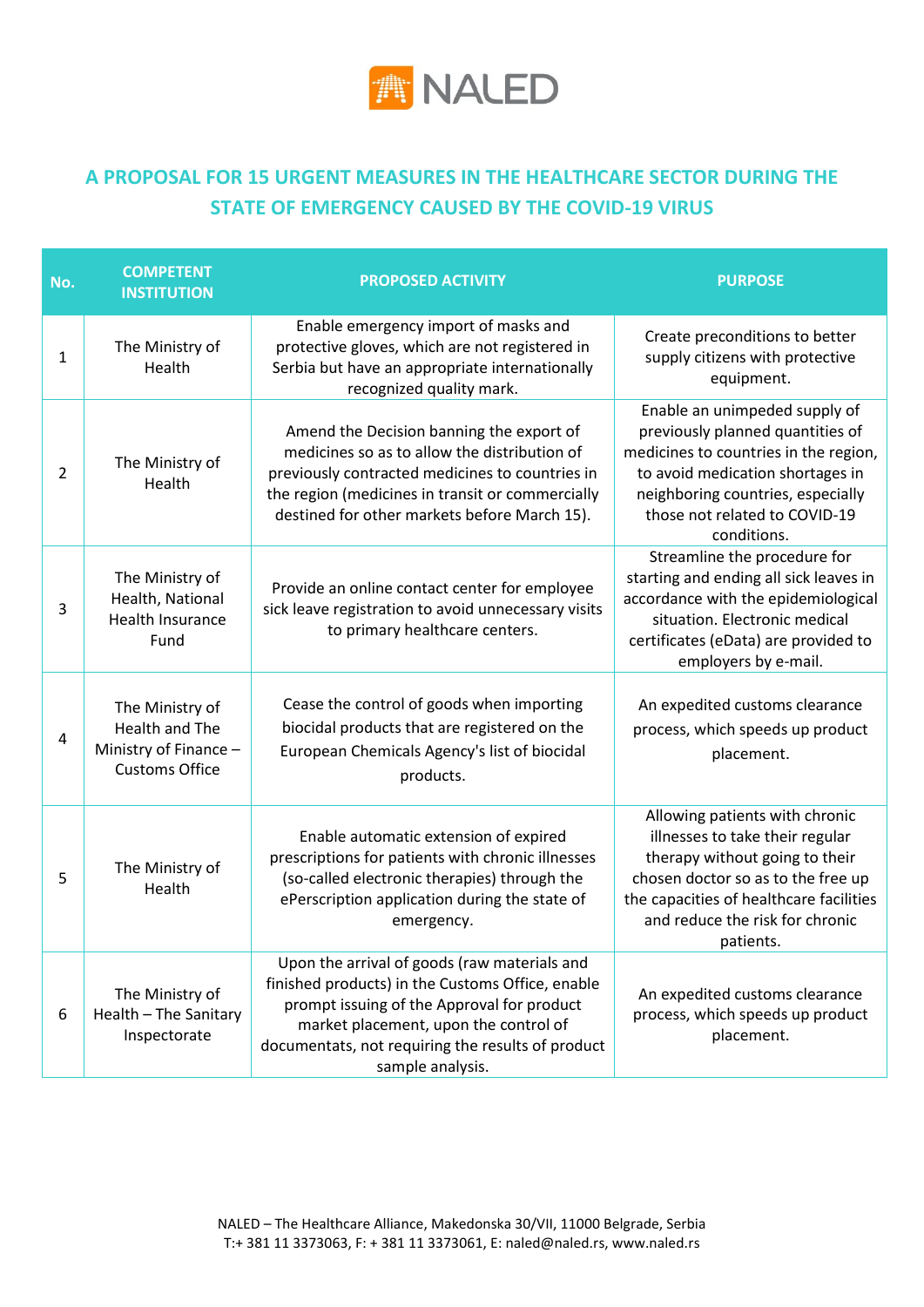

| $\overline{7}$ | The Ministry of<br>Construction,<br>Transport and<br>Infrastructure;<br>Secretariat for<br>Transport of the City<br>of Belgrade, MUP | Provide special permits for priority access of<br>delivery vehicles for medicines and medical<br>devices for entry into all zones, and automatic<br>issuance of delivery permits during the<br>movement restriction period (20h - 05h).                                       | Provide an unhindered supply in all<br>zones, even in the case of isolation,<br>as well as an automatic license for<br>all companies that market and<br>distribute medicines at the time of<br>temporary restriction of movement.                                                                                                                                                                                   |
|----------------|--------------------------------------------------------------------------------------------------------------------------------------|-------------------------------------------------------------------------------------------------------------------------------------------------------------------------------------------------------------------------------------------------------------------------------|---------------------------------------------------------------------------------------------------------------------------------------------------------------------------------------------------------------------------------------------------------------------------------------------------------------------------------------------------------------------------------------------------------------------|
| 8              | Medicines and<br><b>Medical Devices</b><br>Agency                                                                                    | Speed up the procedure for issuing import<br>licenses and approving additional labels for<br>medicinal products not registered in the Republic<br>of Serbia.                                                                                                                  | A faster availability of necessary<br>medicines.                                                                                                                                                                                                                                                                                                                                                                    |
| 9              | The Medicines and<br><b>Medical Devices</b><br>Agency                                                                                | Enable quick acquiring of a license for import of a<br>medicinal product not registered in the Republic<br>of Serbia.                                                                                                                                                         | A faster availability of necessary<br>medicines.                                                                                                                                                                                                                                                                                                                                                                    |
| 10             | The Medicines and<br><b>Medical Devices</b><br>Agency                                                                                | In the process of issuing a Permit for medicinal<br>products not registered in the Republic of Serbia,<br>accept the GMP Certificate from the EUDRA<br>Certificate Database.                                                                                                  | Removing the barrier to obtaining<br>authorization for necessary<br>medicines from manufacturers who<br>have a valid GMP certificate<br>published in the EUDRA database<br>and are unable to submit it in paper<br>form, given that the EUDRA<br>database is an up-to-date database<br>of Member States referred to in<br>Article 111 (6) of Directive<br>2001/83/EC and Article 80 (6) of<br>Directive 2001/82/EC. |
| 11             | The Medicines and<br><b>Medical Devices</b><br>Agency                                                                                | For medicines not registered in the Republic of<br>Serbia and not included on the D-list, i.e. not<br>being covered by health insurance, temporarily<br>abolish the limit of 5,000 boxes per year if the<br>medicines are needed in health institutions.                      | The increased availability of<br>essential medicines for all<br>healthcare institutions, not just<br>those that submit their proposals<br>and authorizations to one importer<br>at the beginning of the year, and<br>thus, regardless of their own needs,<br>which may be below annual limits,<br>limit other institutions to obtain this<br>medicine.                                                              |
| 12             | The Medicines and<br><b>Medical Devices</b><br>Agency                                                                                | Speed up the issuance of the Decision on<br>registration of medical devices for all devices that<br>can be used in preventing and combating viruses.                                                                                                                          | With the formal completeness of<br>the documentation for issuing the<br>Decision.                                                                                                                                                                                                                                                                                                                                   |
| 13             | The Ministry of<br>Health<br>The Medicines and<br><b>Medical Devices</b><br>Agency                                                   | For medicines for which manufacturers have<br>announced shortages, speed up the registration<br>on the D List. Also, in case of deficiency, allow the<br>import of medicines such as antipyretics<br>following the regulations on the import of non-<br>registered medicines. | Provide the market with the<br>necessary medicines to treat the<br>population.                                                                                                                                                                                                                                                                                                                                      |